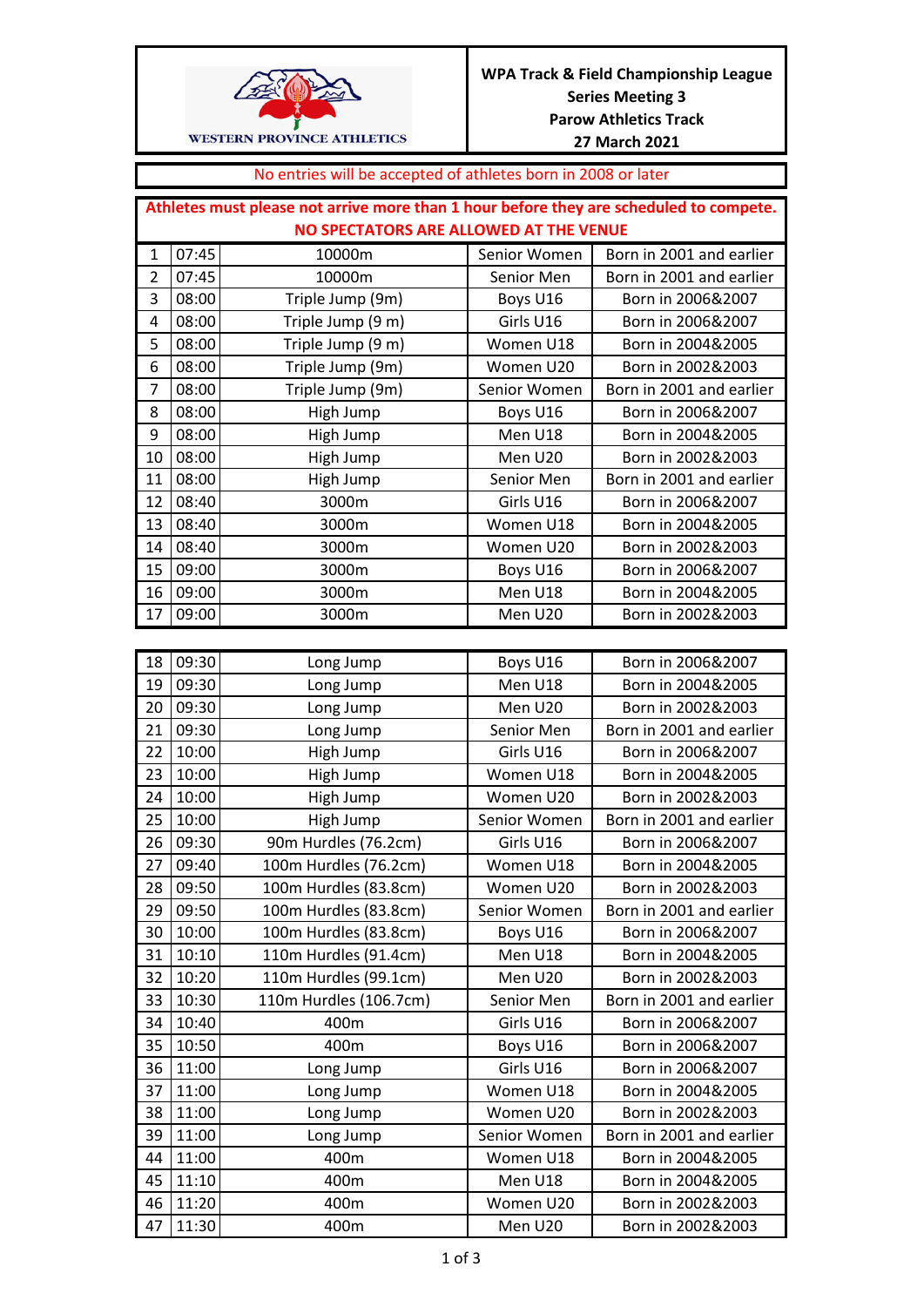| 48 | 11:40 | 400m                         | Senior Women | Born in 2001 and earlier |
|----|-------|------------------------------|--------------|--------------------------|
| 49 | 11:50 | 400m                         | Senior Men   | Born in 2001 and earlier |
|    |       |                              |              |                          |
| 50 | 12:00 | Triple Jump (11m)            | Men U18      | Born in 2004&2005        |
| 51 | 12:10 | 800m                         | Girls U16    | Born in 2006&2007        |
| 52 | 12:20 | 800m                         | Boys U16     | Born in 2006&2007        |
| 53 | 12:30 | 800m                         | Women U18    | Born in 2004&2005        |
| 54 | 12:40 | 800m                         | Women U20    | Born in 2002&2003        |
| 55 | 12:50 | 800m                         | Senior Women | Born in 2001 and earlier |
| 56 | 13:00 | Triple Jump (13m)            | Men U20      | Born in 2002&2003        |
| 57 | 13:00 | Triple Jump (13m)            | Senior Men   | Born in 2001 and earlier |
| 62 | 13:00 | 800m                         | Men U18      | Born in 2004&2005        |
| 63 | 13:10 | 800m                         | Men U20      | Born in 2002&2003        |
| 64 | 13:20 | 800m                         | Senior Men   | Born in 2001 and earlier |
| 65 | 13:30 | 100m                         | Girls U16    | Born in 2006&2007        |
| 66 | 13:40 | 100m                         | Boys U16     | Born in 2006&2007        |
| 67 | 13:50 | 100m                         | Women U18    | Born in 2004&2005        |
| 68 | 14:00 | 100m                         | Men U18      | Born in 2004&2005        |
| 69 | 14:10 | 100m                         | Women U20    | Born in 2002&2003        |
| 70 | 14:20 | 100m                         | Men U20      | Born in 2002&2003        |
| 71 | 14:30 | 100m                         | Senior Women | Born in 2001 and earlier |
| 72 | 14:40 | 100m                         | Senior Men   | Born in 2001 and earlier |
| 73 | 14:50 | 1500m Steeple Chase (76.2cm) | Girls U16    | Born in 2006&2007        |
| 74 | 14:50 | 1500m Steeple Chase (76.2cm) | Boys U16     | Born in 2006&2007        |
| 75 | 15:00 | 2000m Steeple Chase (76.2cm) | Women U18    | Born in 2004&2005        |
| 76 | 15:15 | 2000m Steeple Chase (83.8cm) | Men U18      | Born in 2004&2005        |
| 77 | 15:30 | 3000m Steeple Chase (76.2cm) | Women U20    | Born in 2002&2003        |
| 78 | 15:30 | 3000m Steeple Chase (76.2cm) | Senior Women | Born in 2001 and earlier |
| 79 | 15:45 | 3000m Steeple Chase (91.4cm) | Men U20      | Born in 2002&2003        |
| 80 | 15:45 | 3000m Steeple Chase (91.4cm) | Senior Men   | Born in 2001 and earlier |

| 81  | 16:00 | 200m                  | Girls U16    | Born in 2006&2007        |
|-----|-------|-----------------------|--------------|--------------------------|
| 82  | 16:10 | 200m                  | Boys U16     | Born in 2006&2007        |
| 83  | 16:20 | 200m                  | Women U18    | Born in 2004&2005        |
| 84  | 16:30 | 200m                  | Men U18      | Born in 2004&2005        |
| 85  | 16:40 | 200m                  | Women U20    | Born in 2002&2003        |
| 86  | 16:50 | 200m                  | Senior Women | Born in 2001 and earlier |
| 87  | 17:00 | 200m                  | Men U20      | Born in 2002&2003        |
| 88  | 17:10 | 200m                  | Senior Men   | Born in 2001 and earlier |
| 89  | 17:20 | 1500m                 | Girls U16    | Born in 2006&2007        |
| 90  | 17:20 | 1500m                 | Women U18    | Born in 2004&2005        |
| 91  | 17:30 | 1500m                 | Women U20    | Born in 2002&2003        |
| 92  | 17:30 | 1500m                 | Senior Women | Born in 2001 and earlier |
| 93  | 17:40 | 1500m                 | Boys U16     | Born in 2006&2007        |
| 94  | 17:40 | 1500m                 | Men U18      | Born in 2004&2005        |
| 95  | 17:50 | 1500m                 | Men U20      | Born in 2002&2003        |
| 96  | 17:50 | 1500m                 | Senior Men   | Born in 2001 and earlier |
| 97  | 18:00 | 300m Hurdles (83.8cm) | Boys U16     | Born in 2006&2007        |
| 98  | 18:10 | 300m Hurdles (76.2cm) | Girls U16    | Born in 2006&2007        |
| 99  | 18:20 | 400m Hurdles (76.2cm) | Women U18    | Born in 2004&2005        |
| 100 | 18:20 | 400m Hurdles (76.2cm) | Women U20    | Born in 2002&2003        |
| 101 | 18:20 | 400m Hurdles (76.2cm) | Senior Women | Born in 2001 and earlier |
| 102 | 18:30 | 400m Hurdles (83.8cm) | Men U18      | Born in 2004&2005        |